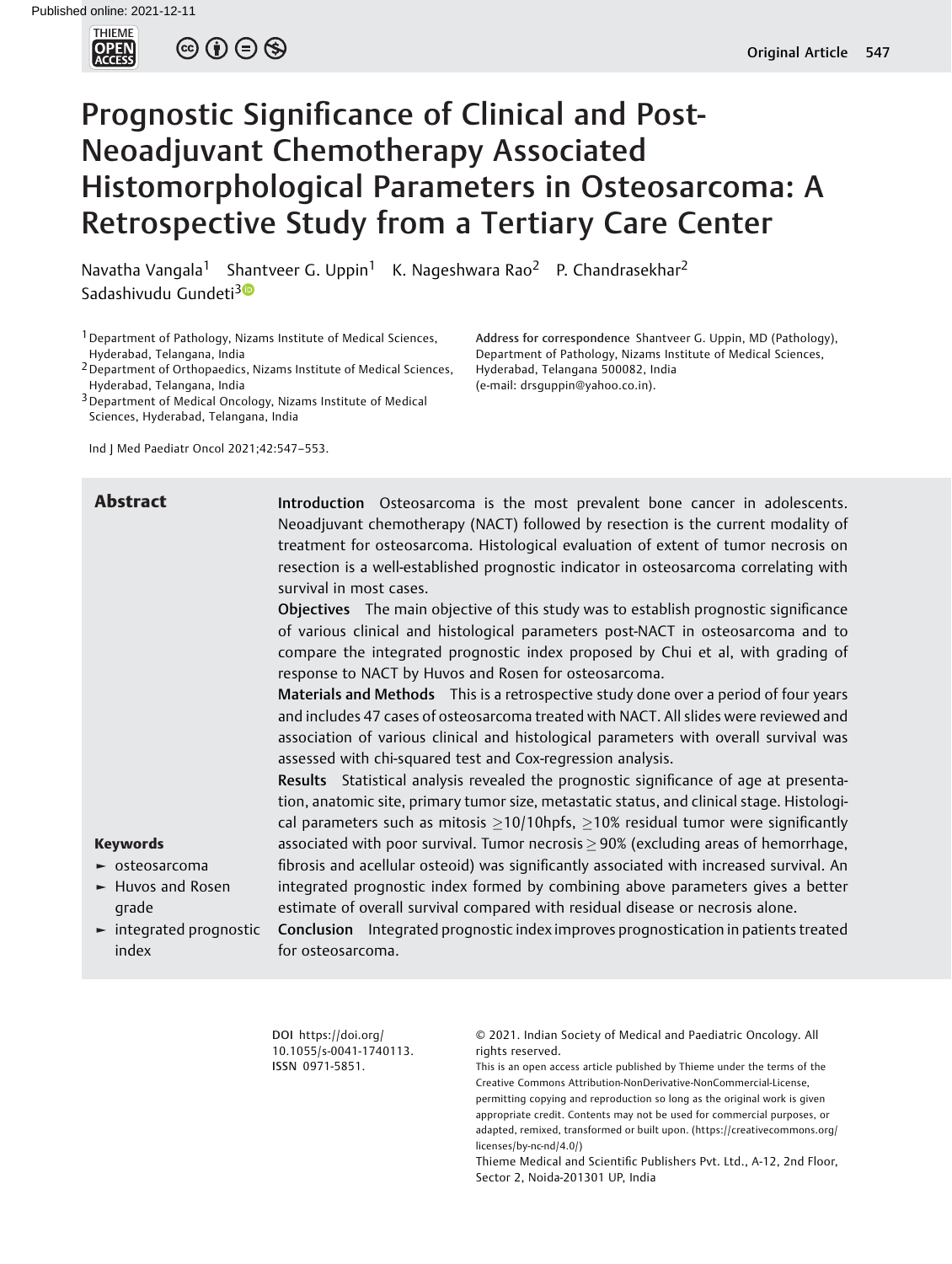#### Introduction

Osteosarcoma is the most prevalent bone cancer in adolescents. Current modality of treatment is neoadjuvant chemotherapy (NACT) followed by surgical ablation. Traditionally, only post-chemotherapy necrosis is considered the best prognostic parameter. In addition to tumor necrosis, chemotherapy induces variable histological alterations. These changes along with various clinical parameters are of prognostic significance and an essential component for treatment stratification. The present study aims to establish prognostic significance of these parameters and also to compare integrated prognostic index proposed by Chui et al,<sup>1</sup> with grading of response to NACT by Huvos and Rosen, $<sup>2</sup>$  and</sup> residual disease alone.

### Materials and Methods

This is a retrospective study done between January 2015 and December 2018 during which 50 cases of osteosarcoma were resected at our institute which is a tertiary hospital. All cases  $(n = 47)$  of high-grade conventional osteosarcoma and telangiectatic osteosarcomas with preoperative NACT were included in the study. The study was designed to assess the significance of clinical and morphological features as independent (primary outcome) prognostic factors as well as in combination (secondary outcome) in treated cases of osteosarcoma. Cases diagnosed as paraosteal osteosarcomas  $(n = 3)$  were treated with only resection and were excluded. Clinical, gross findings were collected, microscopic findings were reviewed, and chemotherapy response was assessed for each case.

#### Presurgical Treatment

All the cases were treated as per the standard osteosarcoma treatment protocol. $3-8$  Cases with localized disease were treated preoperatively with two cycles of Adriamycin and cisplatin followed by resection of the lesion. This was followed by four cycles of chemotherapy post-surgery. Cases with metastatic disease at presentation received four to six cycles of the above said chemotherapeutic agents upfront followed by resection of primary if possible. Since our intent of treatment is cure, dose intensity was maintained with appropriate supportive care (cisplatin  $60 \,\text{mg/m}^2$  D1 & D2 and Adriamycin 37.5 mg/m<sup>2</sup> D1 & D2 every 21 days).

The following clinical and morphological data was collected.

#### Clinical Data

Age, sex, presence or absence of metastasis, clinical stage, tumor location.

#### Grossing

A full-face longitudinal section/flap of  $\sim 0.3$  to 0.4 cm in thickness is taken that displays the greatest extent of tumor as well as any cortical defects. Entire longitudinal section is submitted mapping the tumor with a minimum of one block per centimeter of the tumor. Areas that represent intratumoral heterogeneity are additionally sampled and a minimum of 30 sections of resected tumor were examined microscopically to quantify the tumor response.

#### Morphological Data

- Size of the tumor, tumor subtype, involvement of resected margins.
- Presence or absence of lymphovascular invasion, mitosis/ 10hpf.
- Post-chemotherapy changes such as areas of necrosis/ acellular osteoid, fibrosis/ hyalinization, and residual disease were quantified separately by estimating their percentage in the slides with tumor and then mean was calculated based on the number of slides with tumor. In every case, post-chemotherapy response grade as proposed by Huvos and Rosen<sup>2</sup> and the integrated prognostic index as proposed by Chui et al, $<sup>1</sup>$  was assessed.</sup>

#### Statistical Analysis

Overall survival was calculated from date of primary surgery to date of last follow-up or date of death from any cause. Association of clinical and histological parameters with overall survival assessed with chi-squared test and Coxregression analysis using SPSS software, version 26.0 (IBM Corp., Armonk, New York, United States).

#### Ethics

The study was approved by the Nizams Institute of Medical Sciences (NIMS), Institutional Ethics Committee with approval number of EC/NIMS/2623/2020 dated December 2, 2020. The procedures followedwere in accordance with the ethical standards of the responsible committee on human experimentation (institutional) and with the Helsinki Declaration of 1964, as reviewed in 2013. Consent waiver form was obtained from the Ethics Committee due to the retrospective nature of the study.

#### Results

The 47 cases included in the study affected 32 men and 15 women with M: F of 2:1. Centrally located tumors affected relatively older individuals (median: 37 years, range: 20–62 years) compared with peripherally located ones (median: 17 years, range: 7–44 years.) There was no missing data for any variable included in the study.

Most common presenting complaint was pain with swelling  $(40/47)(85%)$  followed by swelling alone  $(5/47)(11%)$  and 4% (2/47) cases had a history of pathological fracture. All the cases were primary osteosarcoma without any pre-existing bone conditions. The affected sites of these cases are depicted in  $\blacktriangleright$ Fig. 1. Among peripherally located tumors  $(n = 41)$ , the most common location was distal femur followed by proximal tibia. Among centrally located tumors  $(n = 6)$ , mandible was the most common site. Of these 47 cases, preoperative fine needle aspiration and/or biopsy slides were available for review in 43 cases.

Median size of the tumor at resection was 9 cm with a range of 2.9 to 21.5 cm. Central tumors were of larger size (median 12 cm) compared with peripheral tumor (median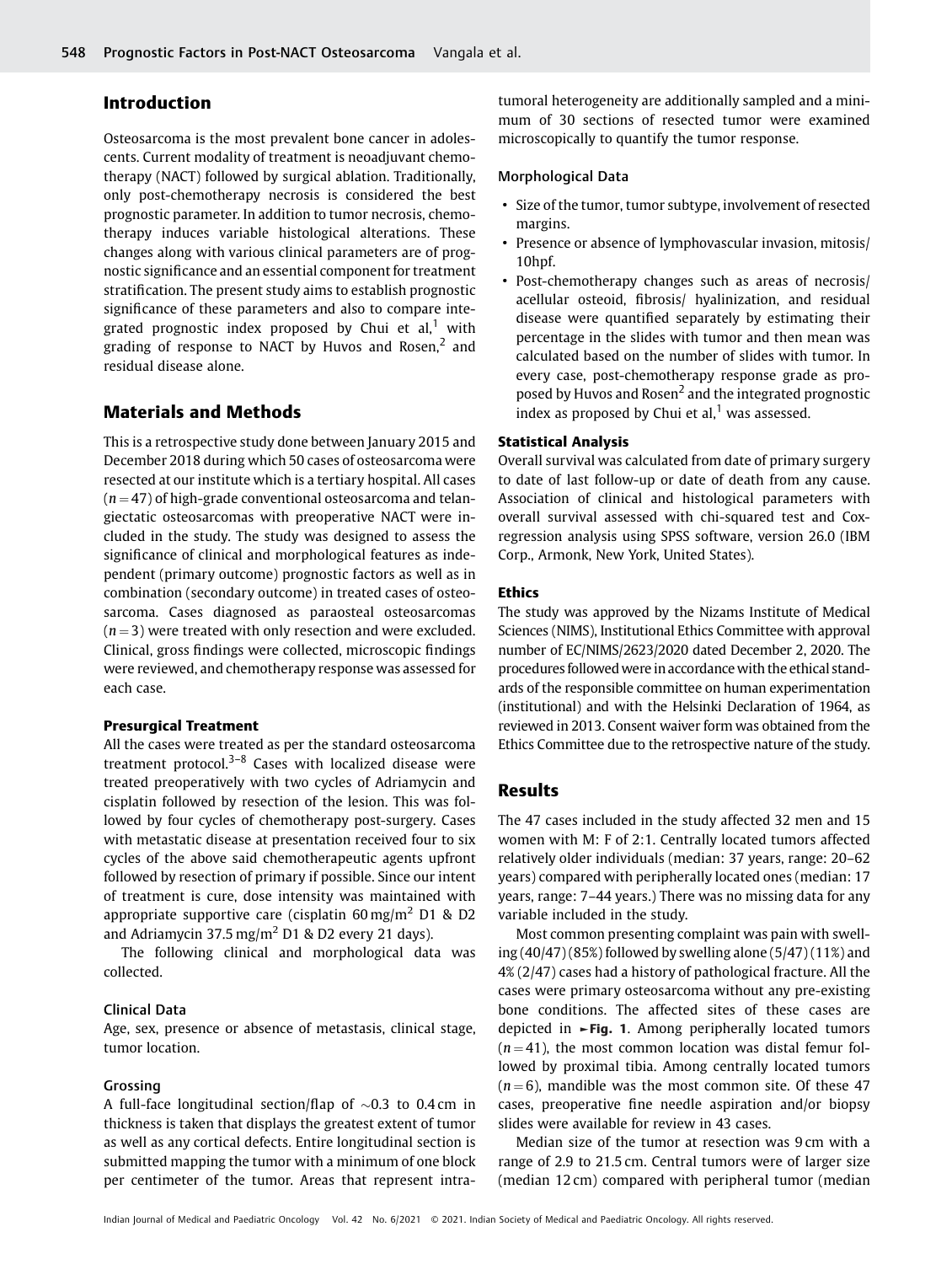

Fig. 1 Pictorial representation of tumor site distribution of osteosarcoma.

7.3 cm). The former also most often infiltrated overlying skin compared with the later (4/6 cases vs. 2/41 cases).

#### Histological Findings

Tumor subtyping was done on both biopsy and resection specimens. The concordance rate between initial diagnosis on biopsy and final diagnosis on resection was very high (92%). Of the 47 tumors, 42 were conventional osteosarcomas, with 35 of them having osteoblastic and seven chondroblastic morphology. The remaining five were telangiectatic osteosarcomas. Histopathological diagnosis of chondroblastic variant was made based on the predominance of chondroid matrix in the midst of neoplastic cells in  $\sim$ 40 to 50% of the entire specimen. Various post-chemotherapy morphological findings listed above were assessed in every case (►Fig. 2). Microscopic involvement of surgical resected margin was noted in 6/47 cases (12.7%).

#### Survival Analysis

The median duration of follow-up was 3 years with a range from 1 to 5 years. The median overall survival was 16 months with a range of 3 to 56 months. At the last follow-up, 15 patients had died, of which one had developed post-chemotherapy cytopenia with subsequent sepsis, 10 patients had metastasis, 2 had recurrences, and 2 died with the primary disease. Of the 32 patients who were alive at last follow-up, eight cases had metastasis, one had recurrence, and the remaining 23 cases were alive with no evidence of recurrence or metastatic disease. In total, 18 cases had metastasis of which 10 patients expired and the rest ( $n = 8$ ) were alive at last follow-up. Five of the 18 cases had metastasis at presentation of which two died during the treatment and three were alive at the last follow-up with stable disease. There was no significant difference in overall survival and prognosis in patients with metastasis at presentation when compared with patients with subsequent metastasis.

Prognostic significance of each parameter is assessed in comparison with 1, 3, and 5 year's survival rates based on date of resection and with overall survival irrespective of date of resection. By chi-squared analysis, the clinical parameters (►Table 1), which were significantly associated with increased survival, include age at presentation <40 years  $(p = 0.041)$ , male gender  $(p = 0.05)$ , primary tumor size  $< 8$ cm ( $p = 0.035$ ), absence of metastases ( $p = 0.003$ ), clinical stages I and II ( $p = 0.002$ ), and tumor located in extremities  $(p = 0.037)$ .

With respect to histological subtypes, all five cases with telangiectatic subtypes were alive at last follow-up. These patients had a favorable prognosis with better overall survival rate (100% vs. 64.3,  $p = 0.043$ ) in comparison with conventional osteosarcomas. Histological parameters ( $\blacktriangleright$ Table 2) such as mitosis >10/10hpfs ( $p = 0.032$ ), >10% residual tumor ( $p < 0.001$ ) were significantly associated with poor survival. Tumor necrosis  $> 90\%$  ( $p = 0.012$ ) was significantly associated with increased survival. On comparison, integrated prognostic index was found to be significantly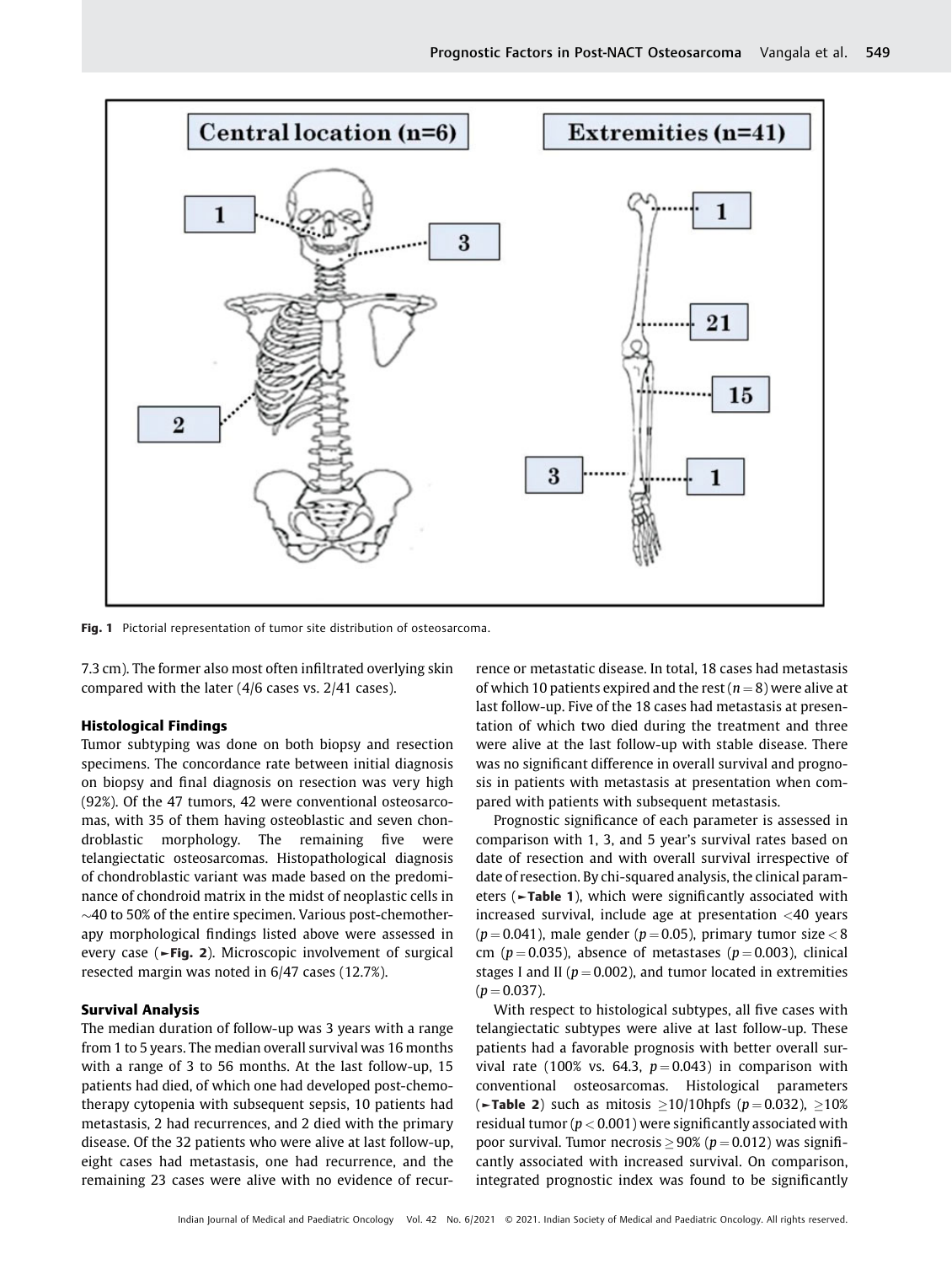

Fig. 2 Post-chemotherapy changes in osteosarcoma. (A) Necrosis, (B) acellular osteoid, (C) fibrosis, (D) lymphovascular invasion, (E) atypical mitosis (arrows), and (F) residual disease with skin involvement (x 400, hematoxylin and eosin).

better parameter than Huvos and Rosen grades in assessing survival outcome with a  $p$ -value  $< 0.001$ .

Cox-regression analysis also revealed integrated prognostic index as a significantly better prognostic parameter  $(p = 0.0360)$  in comparison to Huvos and Rosen grades  $(p = 0.244)$  and residual disease  $(p = 0.099)$  alone as depicted in ►Table 3. Hazard ratios for Huvos and Rosen grade I and II as well as the moderate and high-risk categories based on prognostic index were high indicating the poor survival outcome.

#### **Discussion**

Osteosarcoma is a primary malignant bone tumor with bimodal age distribution most commonly seen in second and third decades. $3$  It has a predilection for sites with rapid growth and most proliferative growth plates such as in long bones of extremities, especially distal femur (30%), proximal tibia (15%), and proximal humerus (15%).<sup>4</sup> Osteosarcoma is thought to arise from primitive mesenchymal bone-forming cells, and production of malignant osteoid is its histological

| Chi-squared analysis |                | 1 years survival<br>$(n=47)$ |                      | 3 years survival<br>$(n=20)$ |         | 5 years survival<br>$(n=13)$ |                 | Overall survival |         |
|----------------------|----------------|------------------------------|----------------------|------------------------------|---------|------------------------------|-----------------|------------------|---------|
| Parameter            |                | %                            | p-Value <sup>a</sup> | %                            | p-Value | %                            | <i>p</i> -Value | %                | p-Value |
| Age (in years)       | $<$ 40         | 83                           | 0.363                | 81                           | 0.028   | 80                           | 0.125           | 74               | 0.041   |
|                      | >40            | 100                          |                      | 25                           |         | 33                           |                 | 25               |         |
| Sex                  | Women          | 77                           | 0.297                | 56                           | 0.202   | 60                           | 0.569           | 53               | 0.05    |
|                      | Men            | 88                           |                      | 82                           |         | 75                           |                 | 79               |         |
| Size (cm)            | $\leq$ 8 (T1)  | 89                           | 0.115                | 100                          | 0.001   | 86                           | 0.164           | 82               | 0.035   |
|                      | > 8(12)        | 77                           |                      | 33                           |         | 50                           |                 | 55               |         |
| <b>Metastasis</b>    | Absent         | 91                           | 0.088                | 73                           | 0.573   | 90                           | 0.003           | 84               | 0.003   |
|                      | Present        | 72                           |                      | 60                           |         | $\mathbf{0}$                 |                 | 44               |         |
| Clinical stage       | IA             | 100                          | 0.094                | 100                          | 0.015   | 100                          | 0.014           | 100              | 0.002   |
|                      | <b>IIA</b>     | 100                          |                      | 100                          |         | 100                          |                 | 100              |         |
|                      | IIB            | 75                           |                      | 20                           |         | 50                           |                 | 58               |         |
|                      | III/IV         | 72                           |                      | 60                           |         | $\mathbf{0}$                 |                 | 44               |         |
| Tumor location       | Extremities    | 86.4                         | 0.002                | 81                           | 0.028   | 73                           | 0.522           | 75               | 0.037   |
|                      | Head and trunk | 33.3                         |                      | 25                           |         | 50                           |                 | 33               |         |

Table 1 Statistical analysis by chi-squared test to assess the prognostic significance of various clinical parameters in osteosarcoma

<sup>a</sup>p-Value of significance.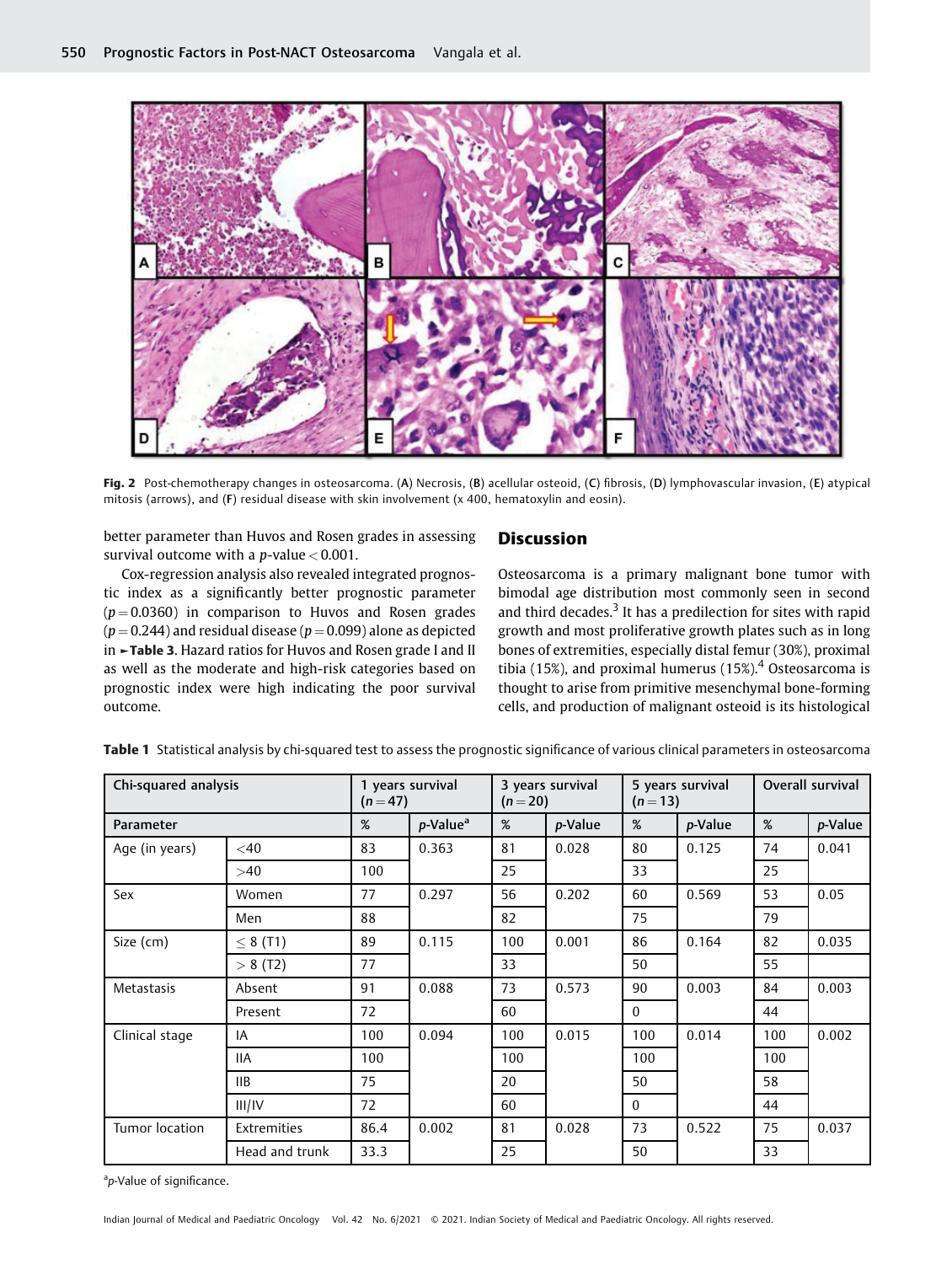| Chi-squared analysis         | 1 year survival<br>$(n=47)$ |                         | 3 years survival<br>$(n=20)$ |                          | 5 years survival<br>$(n=13)$ |                          | Overall survival |         |        |
|------------------------------|-----------------------------|-------------------------|------------------------------|--------------------------|------------------------------|--------------------------|------------------|---------|--------|
| Parameter                    | %                           | $p$ -Value <sup>a</sup> | %                            | p-Value                  | %                            | p-Value                  | %                | p-Value |        |
| Mitosis /10high power fields | $0 - 9$                     | 92                      | 0.02                         | 77                       | 0.264                        | 86                       | 0.188            | 81      | 0.032  |
|                              | $10 - 19$                   | 58                      |                              | 67                       |                              | 60                       |                  | 42      |        |
|                              | >20                         | 100                     |                              | $\Omega$                 |                              | $\Omega$                 |                  | 50      |        |
| <b>Necrosis</b>              | ${<}50%$                    | 73                      | 0.012                        | 58                       | 0.163                        | 57                       | 0.308            | 57      | 0.012  |
|                              | >50%                        | 100                     |                              | 88                       |                              | 83                       |                  | 90      |        |
| Residual disease             | $< 10\%$                    | 100                     | 0.012                        | 100                      | 0.012                        | 100                      | 0.206            | 100     | 0.001  |
|                              | 10-49%                      | 88                      |                              | 78                       |                              | 72                       |                  | 71      |        |
|                              | >50%                        | 58                      |                              | 20                       |                              | 33                       |                  | 33      |        |
| Huvos and Rosen score        |                             | 71                      | 0.205                        | 50                       | 0.040                        | 50                       | 0.359            | 52      | 0.084  |
|                              | 2                           | 91                      |                              | 14                       |                              | 83                       |                  | 72      |        |
|                              | 3                           | 100                     |                              | 100                      |                              | 100                      |                  | 100     |        |
|                              | $\overline{4}$              | 100                     |                              | $\overline{\phantom{0}}$ |                              | $\overline{\phantom{0}}$ |                  | 100     |        |
| Integrated prognostic index  | 0.1 <sup>b</sup>            | 95                      | 0.0001                       | 100                      | 1.002                        | 100                      | 0.043            | 90      | 0.0001 |
|                              | 2.3 <sup>c</sup>            | 95                      |                              | 75                       |                              | 71                       |                  | 75      |        |
|                              | 4.5 <sup>d</sup>            | 40                      |                              | $\Omega$                 |                              | $\Omega$                 |                  | 20      |        |

Table 2 Statistical analysis by chi-squared test to assess the prognostic significance of various morphological parameters in osteosarcoma

 $^{\rm a}$ p-Value of significance,  $^{\rm b}$ (0.1), low risk, <sup>c</sup>(2.3), intermediate risk), <sup>d</sup>(4.5) high risk.

Table 3 Multivariate Cox-regression analysis to compare prognostic significance of Huvos and Rosen grades, residual disease with integrated prognostic index in osteosarcoma

| Cox-regression analysis |        | 1 years survival ( $n = 47$ ) |                     |                      | 3 years survival ( $n = 20$ ) |               |                 | 5 years survival $(n=13)$ |               |         |
|-------------------------|--------|-------------------------------|---------------------|----------------------|-------------------------------|---------------|-----------------|---------------------------|---------------|---------|
| Parameter               |        | HR <sup>a</sup>               | 95% CI <sup>b</sup> | p-Value <sup>c</sup> | <b>HR</b>                     | (95% CI)      | <i>p</i> -Value | <b>HR</b>                 | 95% CI        | p-Value |
| Huvos and Rosen grade   |        | 6.55                          | $1.9 - 2.3$         | 0.003                | 4.2                           | $1.2 - 14.4$  | 0.108           | 2.2                       | $1.3 - 8.16$  | 0.244   |
|                         | 2      | 2.45                          | $1.25 - 4.68$       |                      | 2.86                          | $1.23 - 5.25$ |                 | 2.12                      | $1.35 - 6.14$ |         |
|                         | 3      | 1.65                          | $0.96 - 2.78$       |                      | 1.15                          | $0.92 - 3.1$  |                 | 1.53                      | $0.94 - 2.18$ |         |
|                         | 4      |                               |                     |                      | 1.12                          | $0.85 - 2.3$  |                 | 1.09                      | $0.83 - 2.5$  |         |
| Residual disease (%)    | $<$ 10 |                               |                     | 0.012                |                               |               | 0.019           | 1.5                       | $0.93 - 3.6$  | 0.099   |
|                         | >10    | 5                             | $1.4 - 12.4$        |                      | 6                             | $1.3 - 16$    |                 | 4.2                       | $1.2 - 12$    |         |
| Integrated prognostic   | 0.1    |                               |                     | 0.003                |                               |               | 0.003           |                           |               | 0.036   |
| index                   | 2.3    | 3.2                           | $1.6 - 5.6$         |                      | 2.6                           | $1.3 - 5.8$   |                 | 2.05                      | $1.3 - 4.2$   |         |
|                         | 4.5    | 6.55                          | $1.9 - 22.3$        |                      | 5.2                           | $2.2 - 27$    |                 | 4.6                       | $1.2 - 18$    |         |

<sup>a</sup>HR, hazard ratio, <sup>b</sup>CI, confidence interval, <sup>c</sup>p-Value of significance.

hallmark. Most commonly, patients die of pulmonary metastatic disease. The current modality of treatment is NACT followed by surgical ablation.<sup>5,6</sup> Review of literature shows very few studies that explored the prognostic significance of various clinical and histological attributes postchemotherapy.

Traditional chemotherapy response scoring system is based on tumor necrosis that was devised by Huvos and Rosen et al in 1982.<sup>2</sup> They assessed the histological effect of preoperative chemotherapy on the resected primary tumor

and devised a grading system to assess the extent of tumor destruction. The grades devised were as follows: little or no evidence of necrosis (grade I), 50–90% necrosis among histologically viable tumor areas (grade II), predominant necrosis of 90–99% with scattered sites of viable tumor (grade III), and no histological evidence of viable tumor with 100% necrosis (grade IV). The chemotherapy effect was determined after examining a minimum of 30 representative sections from the resected specimen. Their study concluded that grade III and IV response was significantly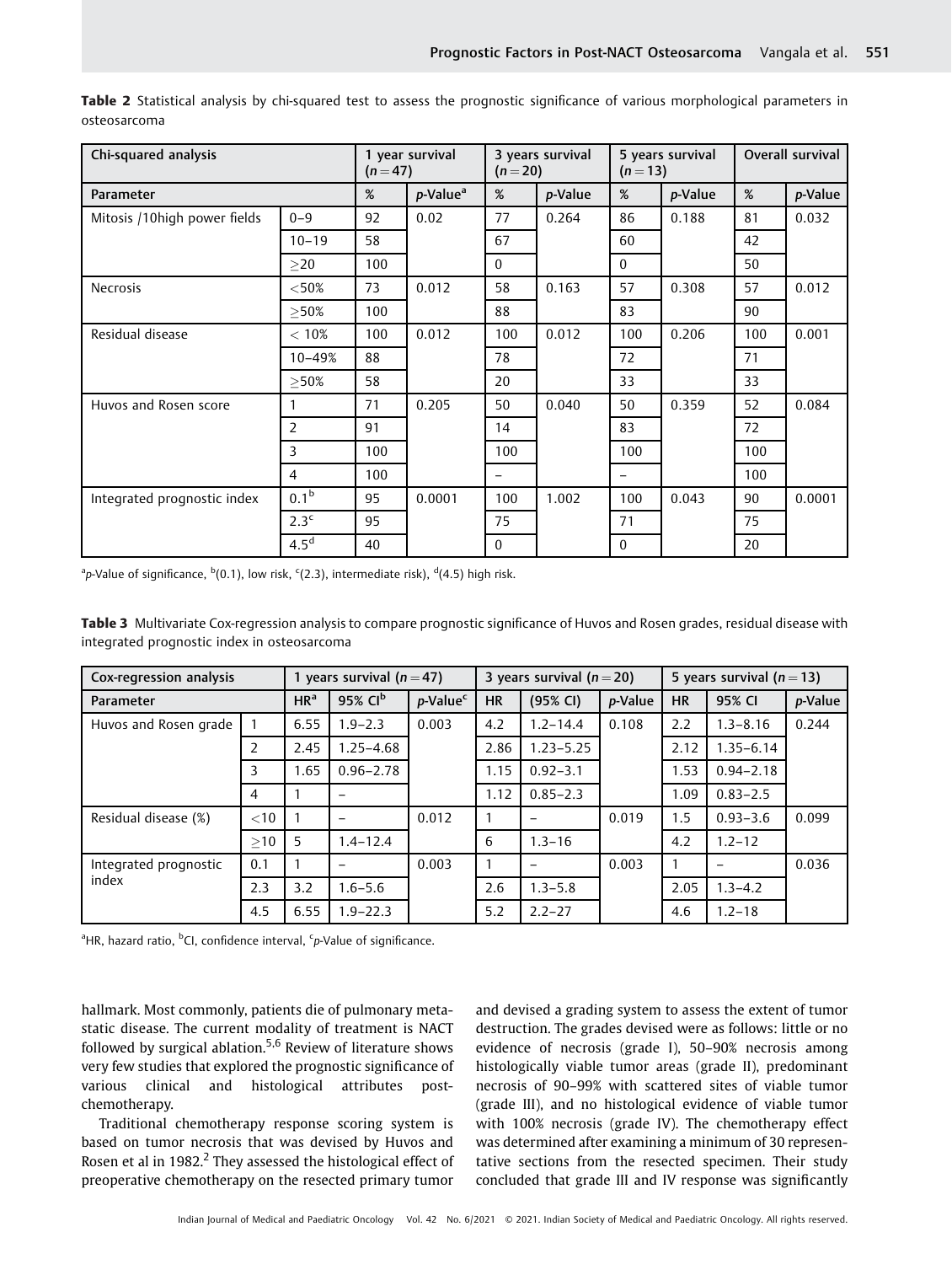associated with increased disease-free survival and all cases of relapses showed a response of grade I or  $II<sup>2</sup>$ .

Raymond et al in their study also emphasized the prognostic significance of post-chemotherapy tumor necrosis along with other clinical and morphologic attributes such as age, sex, tumor size, tumor site, and subtype.<sup>5</sup> Similar results were seen in studies by Bacci et al, Harting et al, and Pakos et al. $9-11$  Chui et al's study also highlighted the prognostic significance of clinical parameters such as tumor size, metastatic status, clinical stage, and tumor site.<sup>1</sup> Similar to these studies, the present study also revealed that age at presentation <40 years, male gender, tumor located in extremities, primary tumor size <8cm, absence of metastasis at presentation, and clinical stage I and II were significantly associated with increased overall survival. There was no significant difference in the overall survival for the two cases that had a history of pathological fracture ( $p = 0.46$ ).

Picci et al's study particularly stressed on local recurrence in osteosarcoma in relation to histopathologic findings such as involvement of resected margins and development of a pseudocapsule around tumor.<sup>12</sup> A mature pseudocapsule around the tumor was not seen in cases who have not received chemotherapy or who had a poor response to it. In contrast, a well-formed, avascular, collagenous capsule was seen in patients with good response ( $> 90\%$  necrosis) to chemotherapy and this was presumably related to growth arrest following therapy that resulted in sufficient time to develop a capsule. In the present study, six out of 47 cases (12.7% cases) showed tumor at surgical resection margins on microscopy of which three cases are deceased and two had recurrence. When compared with margin negative cases, there was no significant difference in the overall survival and prognosis ( $p = 0.192$ ).

The present study revealed that among cases of osteosarcoma treated with chemotherapy, telangiectatic osteosarcomas had a favorable prognosis when compared with other subtypes of conventional osteosarcomas ( $p = 0.043$ ). This was in line with findings of several others studies.<sup>1,13-16</sup> Bentzen et al stated that among conventional osteosarcomas, fibroblastic tumors had better prognosis compared with osteoblastic and chondroblastic subtypes.<sup>17</sup>

Although, most centers use tumor necrosis as the parameter for scoring chemotherapy response, it did not translate into survival benefit in many studies.<sup>18-20</sup> The possible explanation for this could be that, in tumors with necrosis <90%, major problem lies in distinguishing necrosis from other noncellular elements such as areas of hemorrhage, fibrosis, and acellular osteoid thereby leading to erroneous quantification of tumor necrosis and residual tumor. Acellular osteoid is one of the major secondary changes seen postchemotherapy and was seen in 58% of our cases but was not associated with significant overall survival ( $p = 0.085$ ). To address such issues, Chui et al devised an integrated prognostic index combining various clinical and morphologic attributes for effective stratification of patients post-chemotherapy.<sup>1</sup> This index enabled further stratification of cases into low, intermediate, and high-risk categories based on the final score. In our study, hazard ratios for Huvos and Rosen

grade I and II as well as the moderate- and high-risk categories based on prognostic index were high indicating the poor survival outcome similar to their study. This new scoring system needs to be applied to larger datasets and further validation is needed.

As per Chui et al, $1$  residual tumor is more reliable parameter over tumor necrosis for effective stratification of patients post-chemotherapy. When parameters of integrated prognostic index were analyzed separately, tumor size  $(p = 0.035)$ , tumor location  $(p = 0.037)$ , mitotic rate (0.032), and residual viable tumor ( $p = 0.001$ ) retained significance as independent prognostic factors except for lymphovascular invasion ( $p = 0.42$ ).

The present study demonstrated that post-NACT in osteosarcoma, >50% necrosis ( $p = 0.012$ ), <10% residual disease  $(p = 0.001)$ , and integrated prognostic index with low risk  $(p < 0.0001)$  were significantly associated with overall survival and of these, the integrated prognostic index had a slightly higher statistical significance. Several other studies also have emphasized on the percentage of residual or viable tumor post-chemotherapy as the significant prognostic parameter when compared with percentage of necrosis.<sup>21-23</sup> Mitoses  $\geq$ 10/10 hpfs are associated with poor survival as reported by some others.24,25 Some studies have highlighted post-chemotherapy changes such as coagulative necrosis, fibrosis/hyalinization, vascular enrichment, edematous stroma, and bizarre giant cells with degenerative features.<sup>26-28</sup> We encountered bizarre tumor giant cells in 44% cases.

#### Limitations of the Study

- 1. The study is limited in terms of the sample size; however, the number of cases studied were comparatively higher than other similar studies.
- 2. This study has short follow-up. The future research direction is to extend the study with longer follow-up, for an additional 10 to 15 years.

#### Conclusion

Studies exploring the prognostic significance of various morphologic features in post-chemotherapy osteosarcoma are very few. Systematic statistical analysis in the present study revealed that age at presentation, anatomic site, primary tumor size, metastatic status, and clinical stage are parameters of prognostic significance. Necrosis (>50%), residual disease  $\left($  < 10%), and integrated prognostic index with low risk were significantly associated with overall survival and of these, the integrated prognostic index had a slightly higher statistical significance.

#### Authors' Contribution

Navatha Vangala and Shantveer G. Uppin were involved in concepts, design, definition of intellectual content, literature search, data acquisition, data analysis, statistical analysis, manuscript preparation, editing, and review. K. Nageshwara Rao, P. Chandrasekhar, and Sadashivudu Gundeti were involved in concepts, definition of